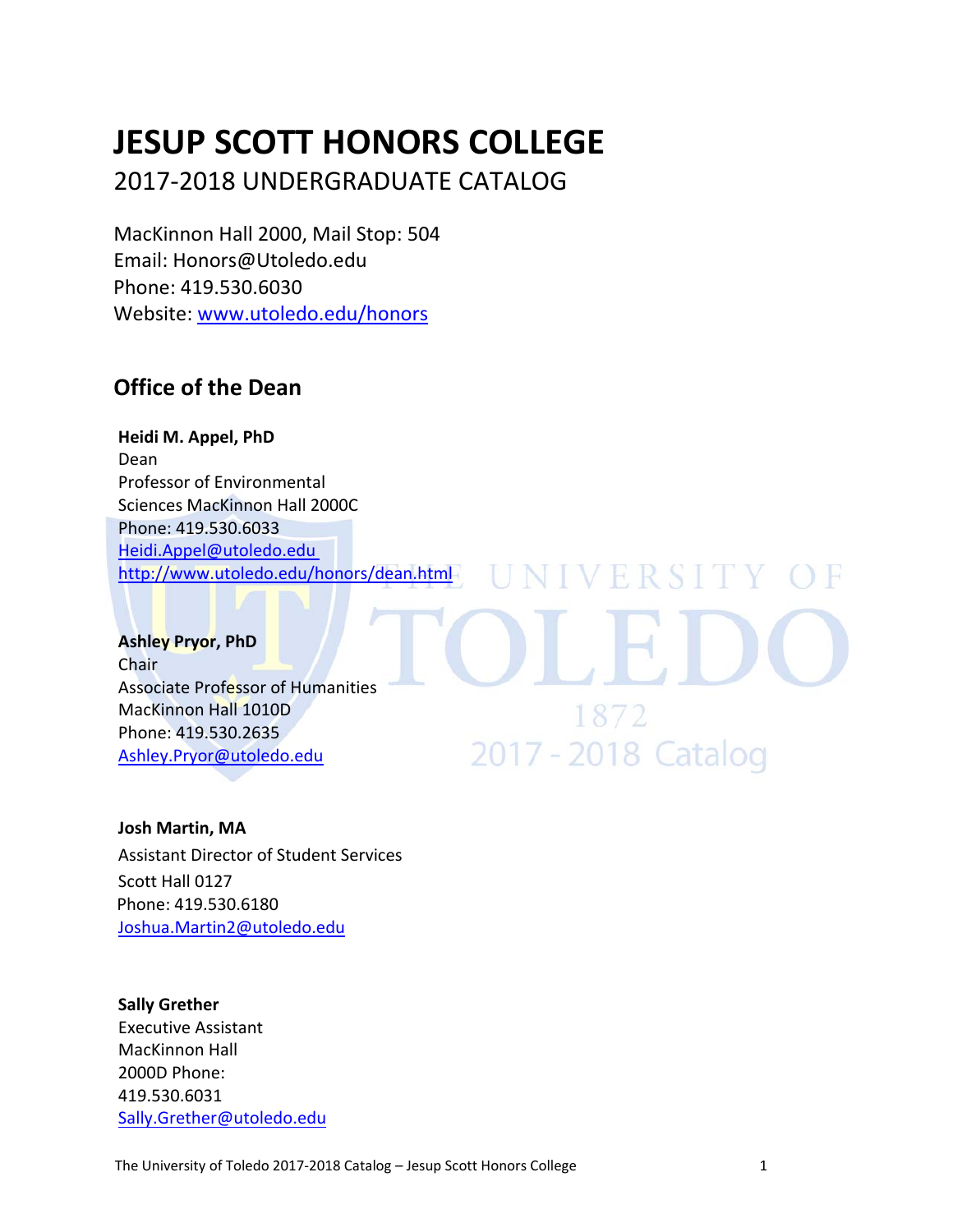## **Success Coaches**

#### **Malaika Bell, MA**

Honors Coach Scott Hall 0129 Phone: 419.530.6066 Malaika‐Beauta.Bell@utoledo.edu

**Eric Gullufsen, MA** Honors Coach Scott Hall 0125 Phone: 419.530.2786 Eric.Gullufsen2@utoledo.edu

## **Aleiah Jones, MA**

Honors Coach Scott Hall 0133 Phone: 419.530.6054 Aleiah.Jones@utoledo.edu

## **Gentry Willis, MOL**

Honors Coach Scott Hall 0131 Phone: 419.530.6179 Gentry.Willis@utoledo.edu

## **Office for Undergraduate Research**

**Jonathan Bossenbroek, PhD** Director, Office of Undergraduate Research (OUR‐UT) MacKinnon Hall 2000E Phone: 419.530.2983 Jonathan.Bossenbroek@utoledo.edu

THE UNIVERSITY OF

1872

2017 - 2018 Catalog

OLEI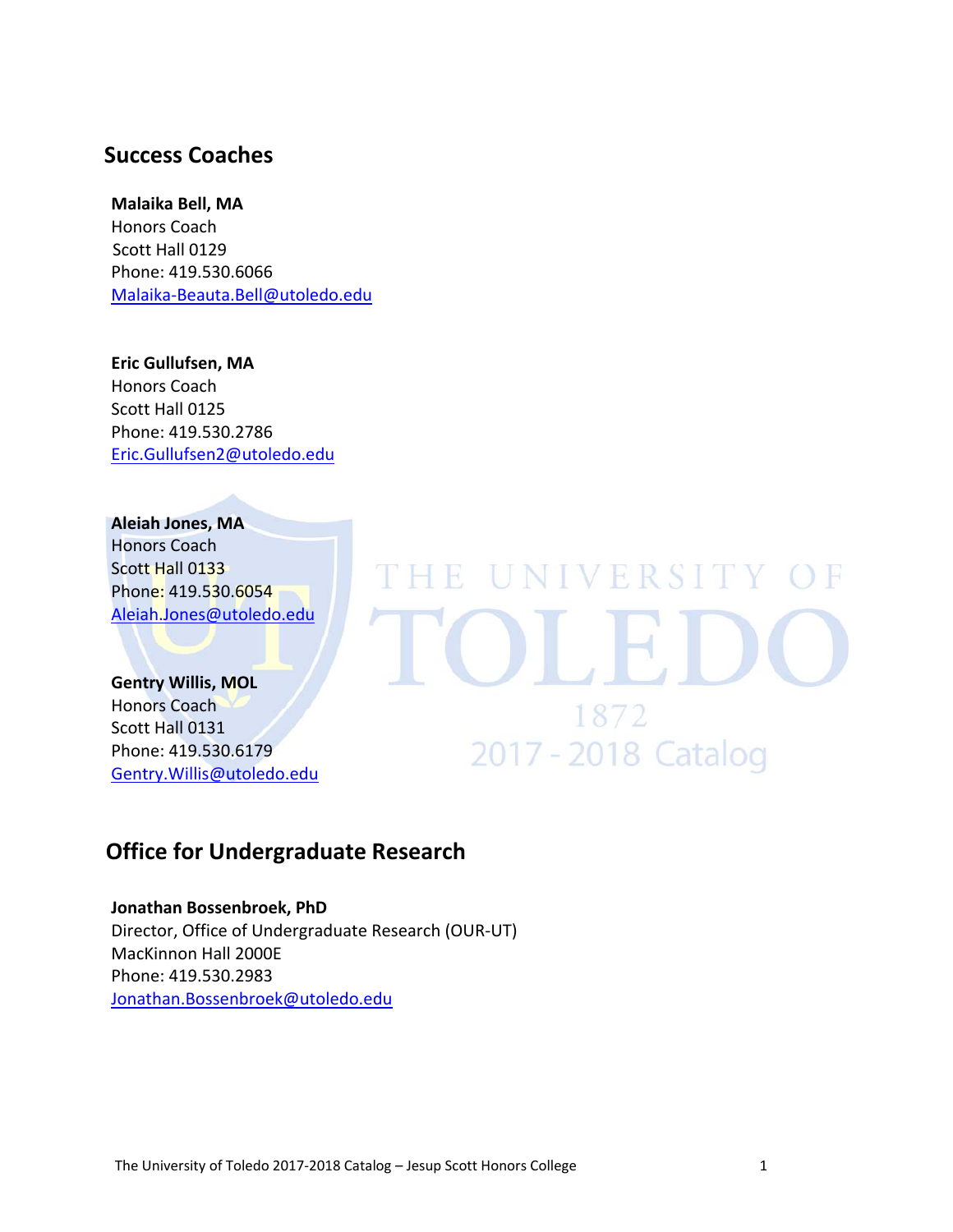## **Faculty**

**Page Armstrong, PhD** Associate Lecturer and Director, Honors Living Learning Community MacKinnon Hall 1370 Phone: 419.530.6059 Page.Armstrong@utoledo.edu

**Barbara A. Mann, PhD** Professor of Humanities MacKinnon Hall 1340A Phone: 419.530.2402 Barbara.Mann@utoledo.edu

**Glenn Sheldon, PhD** Professor of Humanities MacKinnon Hall 1010F Phone: 419.530.3261

Glenn.Sheldon@utoledo.edu

**Mary Templin, PhD** Senior Lecturer MacKinnon Hall 1010E Phone: 419.530.6038 Mary.Templin@utoledo.edu

## **Mission Statement**:

The Jesup Scott Honors College offers enhanced academic and experiential opportunities to highly motivated and talented students in all of the undergraduate colleges at The University of Toledo. The Honors College provides a nurturing and challenging higher education experience within a small-group learning and intensive coaching environment that is conducive to growth and discovery in an atmosphere of intellectual and cultural diversity.

HB

UNIVERSITY

1872

2017 - 2018 Catalog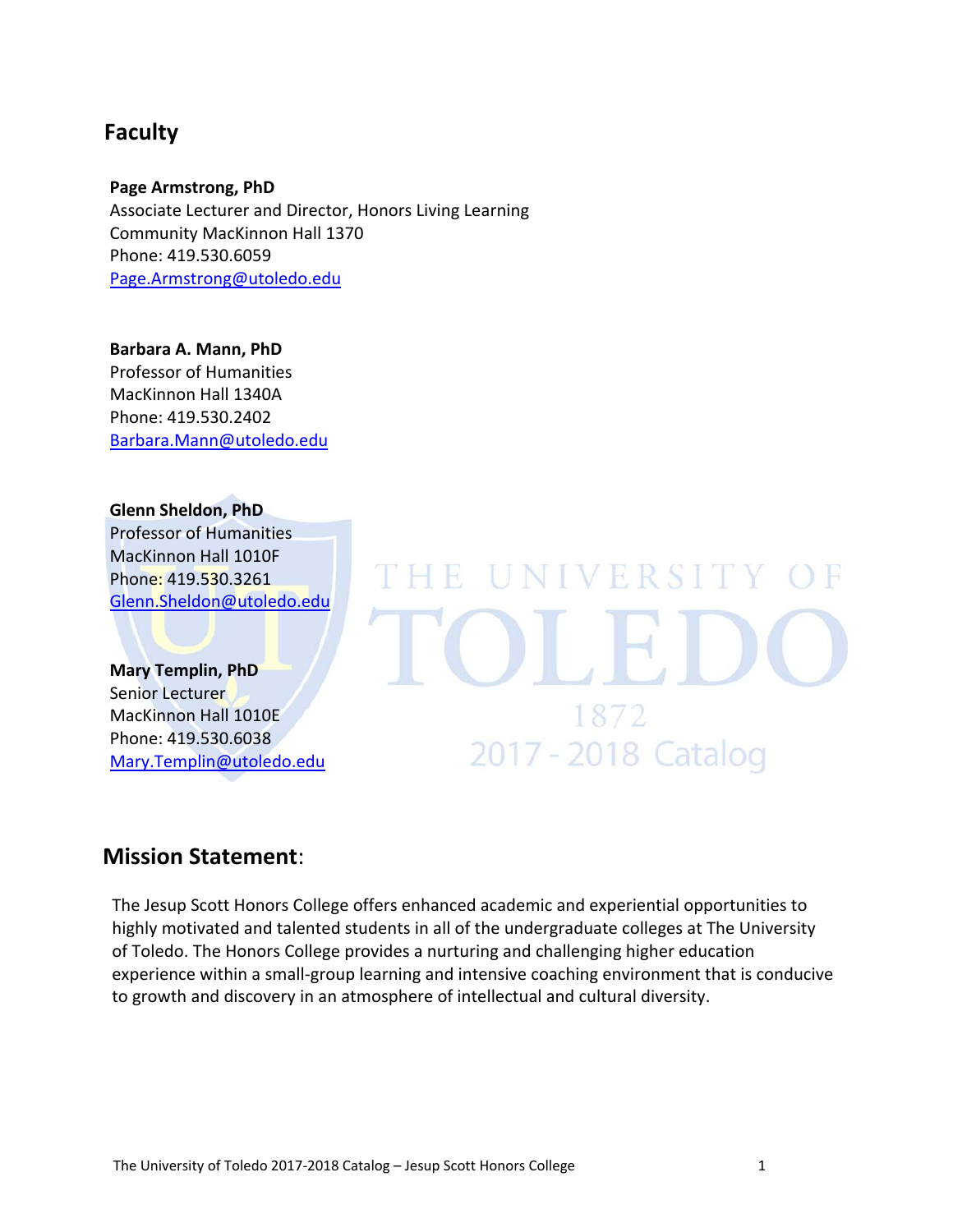## **Admission Requirements**

## **Direct‐from‐High School Students**

- High school GPA and ACT test score indicative of a well-prepared student, which should meet the minimum of BOTH a 3.5 high school GPA and a 25 ACT (or SAT equivalent of 1200) test score for standard admission to the Honors College.
- Academic credentials should be combined with a significant high school leadership and/or work experience that indicates a high level of motivation and performance that could translate into high academic performance at the university.
- Students apply to the Jesup Scott Honors College after filling out the general UT application, indicating interest there in the Honors College, and receiving acceptance to the university. Students then must complete the supplemental Honors College application form, including submission of a short essay and a summary of extracurricular activities, leadership and work experience, received awards, *et cetera*.
- Applicants to the Honors College with credentials that fall below the standard minimum criteria stipulated above may be subject to an alternative evaluation that seeks information about extenuating circumstances which may have shaped their high school GPA and test scores.

## **Current UT Students**

- Cumulative college GPA of 3.3.
- Completion of the first semester of UT coursework but *no more than* 60 credit hours. 2017 - 2018 Catalog
- Must contact the Assistant Director of Student Services (419-530-6180) to obtain and fill out the Honors College application form for *current*students.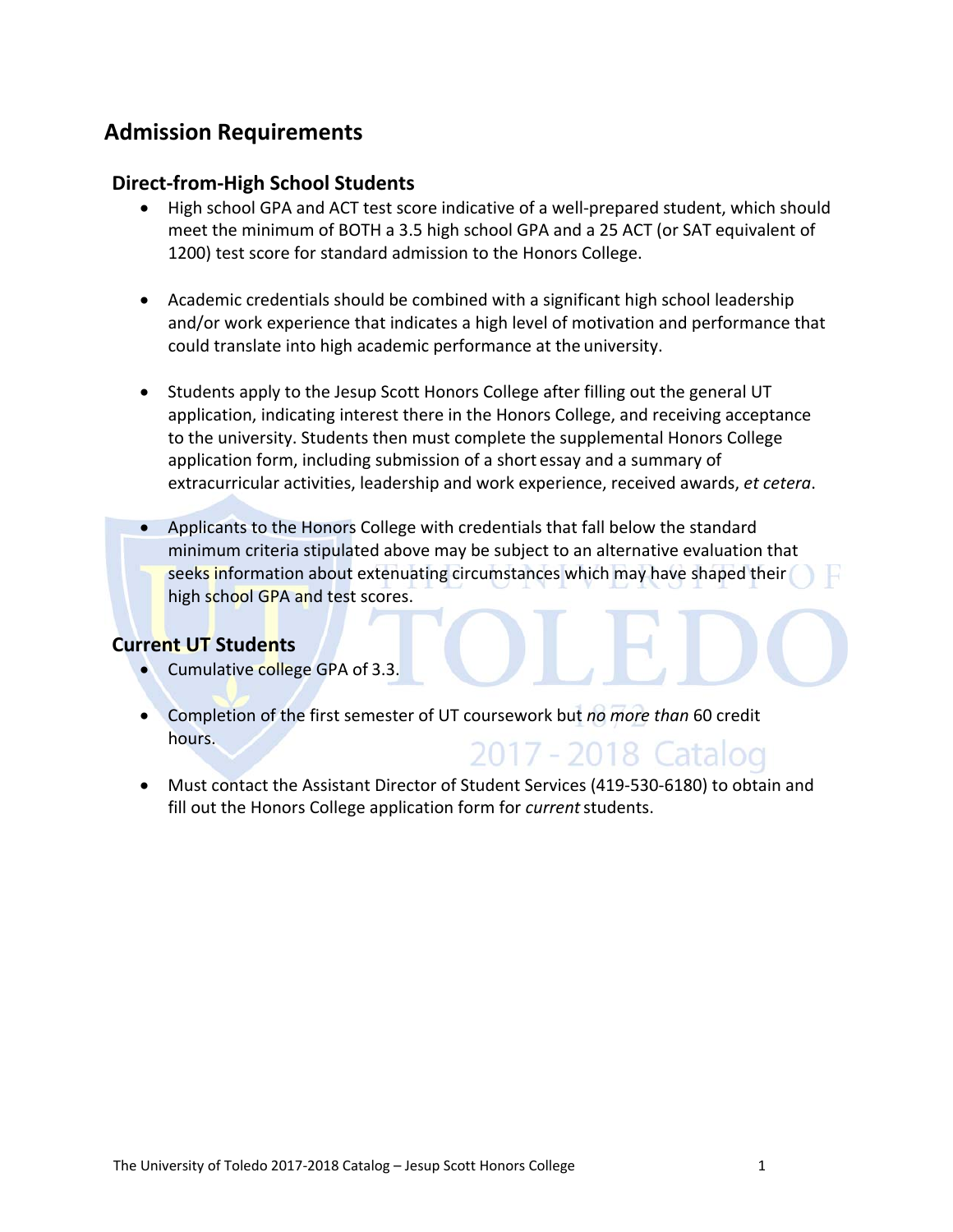## **Jesup Scott Honors College Graduation**

In order to graduate with the Honors College transcript notation and medallion, a student must:

- Complete all requirements for an approved degree program within the degree-granting college of his or her major.
- Complete a minimum of 33 semester hours of Honors courses. Honors courses are of two kinds:
	- o those offered by the Honors College and
	- o those offered by various departments and degree-granting colleges.
- Of the 33 hours required, six semester hours of Ideas, Innovation, & Society (HON 1010 and HON 1020) must be completed by all Honors College students (unless otherwise allowed by the student's College Honors Director).
- Depending upon the student's college and major, the remaining Honors hours may include:

a. HON 2020 (Multicultural Literatures: The North American Experience) or HON2030 (Multicultural Literatures: The Non‐EuropeanWorld).

b. One or more of the Honors upper-division interdisciplinary seminars offered through the Honors College (HON 4950 and 4960).

- c. Honors sections of general education courses.
- d. Honors sections of courses offered in the student's major.
- e. Non‐Honors courses contracted with the course instructor for Honors credit through use of an Honors Learning Contract.
- Earn a minimum overall UT GPA of 3.3.
- Complete an Honors thesis or capstone project.
- Complete any additional requirements for Honors set by the major department or college of the major.

## **Honors College Learning Contracts**:

Through an Honors Learning Contract, an instructor and a student agree on a more intensive and extensive exploration of course material in a non-Honors course. By successfully fulfilling the agreement spelled out in the Honors Learning Contract, the student receives Honors credit for the course. This is marked on the student's transcript as such after the completion of the semester when the Honors College is notified by the course instructor of the satisfactory completion of the contract by the student.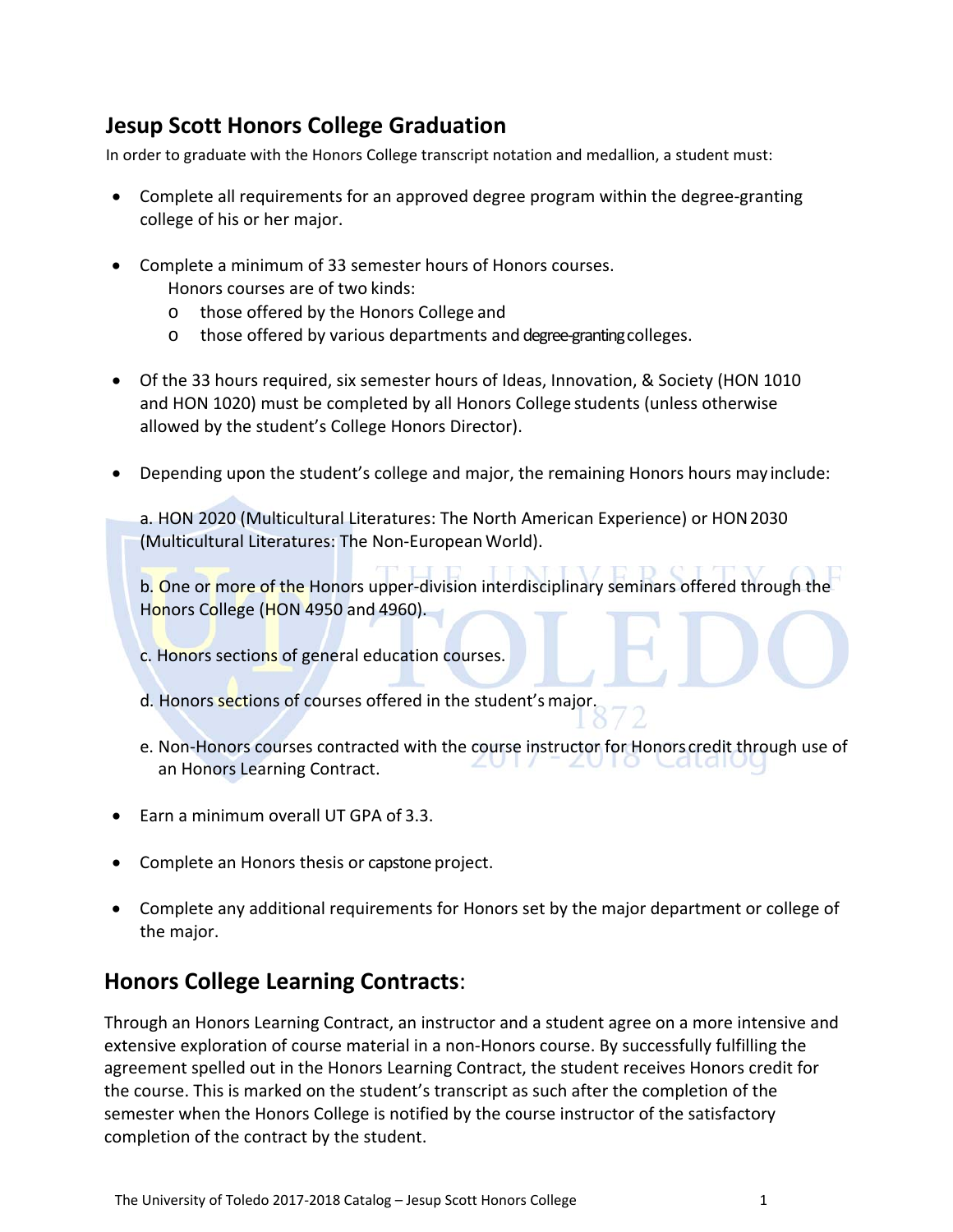## **Jesup Scott Honors College Diploma Requirements by Degree‐Granting College**

| Ideas,<br>Innovation, &<br>Society I and II<br>(HON 1010, 1020) | A&L<br>Yes | <b>NSM</b><br>Yes | JHCOE HHS<br>Yes                                | Yes       | <b>BUS</b><br>Yes | <b>ENG</b><br>Yes | <b>NURS</b><br>Yes | <b>PHM</b><br>Yes | UC<br>Yes |
|-----------------------------------------------------------------|------------|-------------------|-------------------------------------------------|-----------|-------------------|-------------------|--------------------|-------------------|-----------|
| Multicultural<br>Literatures<br>(HON 2020, 2030)                | One        | One               | One                                             | One       | One               | None              | <b>Both</b>        | None              | One       |
| <b>Honors Senior</b><br><b>Seminars</b><br>(HON 4950, 4960)     | Two        | Two               | Two                                             | Two       | One               | None              | One                | None              | None      |
| <b>Total Honors</b><br><b>Hours</b>                             | 33         | 33                | 33                                              | 33        | 33                | 33                | 33                 | 33                | 33        |
| <b>Honors Capstone</b><br>Thesis or Project                     | Yes        |                   | $Yes - Yes - Yes - Yes - Yes - Yes - Yes - Yes$ |           |                   |                   |                    |                   |           |
| Cumulative<br>Grade Point<br>Average                            | 3.3        | 3.3               | 3.3                                             | 3.3       | 3.3               | 3.3               | 3.3                | 3.3               | 3.3       |
| Department<br><b>Honors Required</b>                            | Yes        | Yes               | No                                              | <b>No</b> | Yes               | Yes               | $-N/A$             | Yes               | N/A       |

A&L: College of Arts & Letters NSM: College of Natural Sciences and Mathematics JHCOE: Judith Herb College of Education HHS: College of Health and Human Services BUS: College of Business and Innovation ENG: College of Engineering NURS: College of Nursing PHM: College of Pharmacy and Pharmaceutical Sciences UC: University College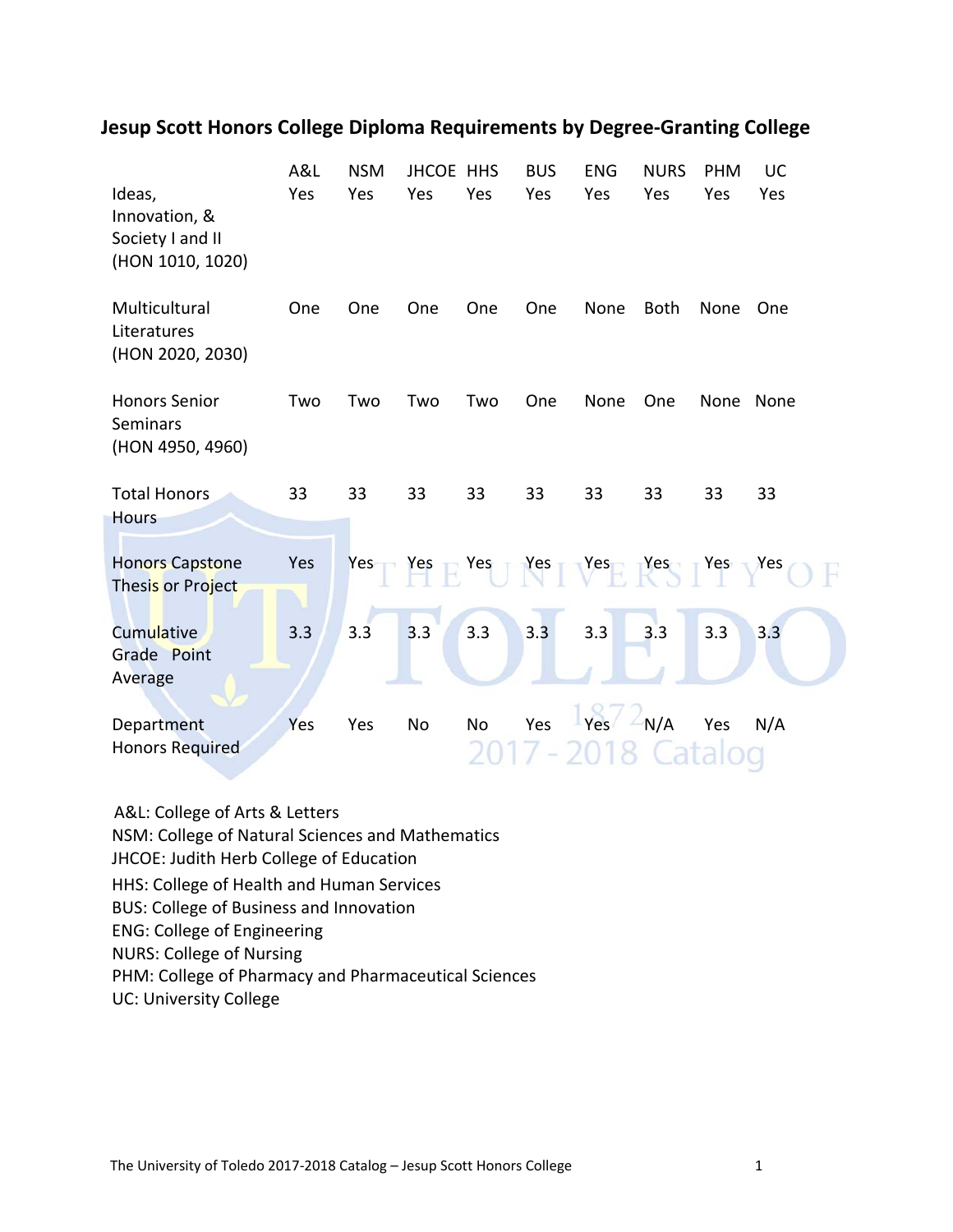## **Jesup Scott Honors College Courses**

#### **HON 1010 Ideas, Innovation, and Society I**

Honors 1010 is a first-semester writing course that examines innovative ideas across disciplines, societies and historical periods. [3 credit hours]

#### **HON 1020 Ideas, Innovation, and Society II**

Honors 1020 is a second‐semester writing course that builds upon the Hon 1010 curriculum of innovative ideas across disciplines, societies, and historical periods. [3 credit hours]

## **HON 2020 Multicultural Literatures: The North American Experience‐Honors‐WAC**

This reading, writing and discussion course examines selected literatures of the North American experience: for example, texts by African American, Arab American, Asian American, Hispanic or Native American authors. [3 credit hours]

'HE UN

## **HON 2030 Multicultural Literatures: The Non‐European World‐Honors‐WAC**

This reading, writing and discussion course examines selected non‐European literatures. [1‐5 credit hours]

#### **HON 2990 Independent Study**

Supervised independent study. [3 credit hours]

#### **HON 4950 Honors Seminar**

These interdisciplinary seminars are organized around a variety of subjects and intellectual concerns. [3 credit hours]

#### **HON 4960 Honors Seminar**

These interdisciplinary seminars are organized around a variety of subjects ar intellectual concerns. [1‐5 credit hours]

## **HON 4990 Independent Study**

Supervised independent study.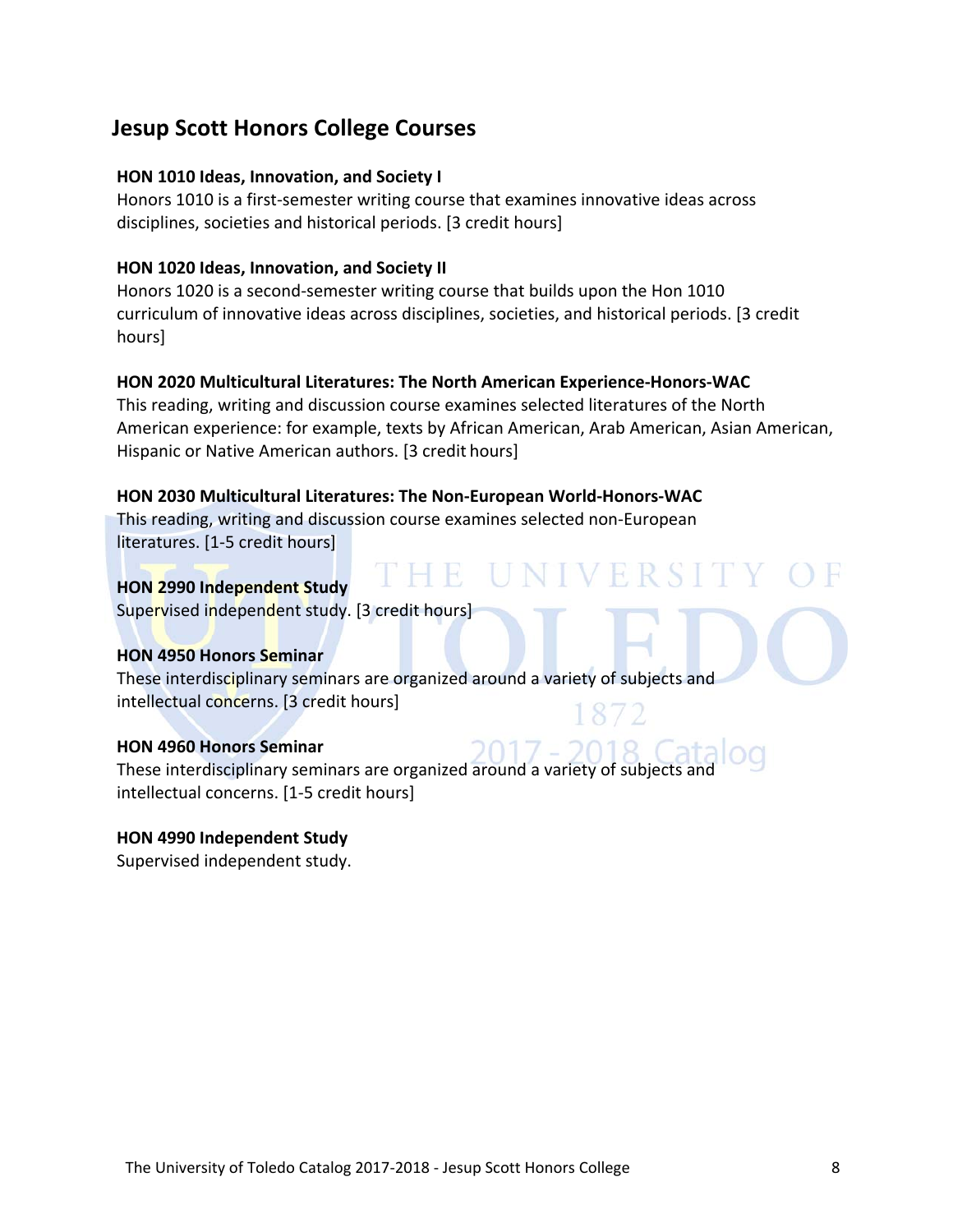## **Office of Undergraduate Research (OUR‐UT)**

OUR‐UT programs are open to all undergraduate students at UT OUR‐UT office: MacKinnon Hall 2000E OUR‐UT website: http://www.utoledo.edu/honors/undergradresearch/index.html Email: undergradresearch@utoledo.edu

**Jonathan Bossenbroek, PhD** Director, Office of Undergraduate Research Phone: 419.530.2983 Jonathan.Bossenbroek@utoledo.edu

## **OUR‐UT Mission Statement**:

The Office of Undergraduate Research provides meaningful research opportunities for all UT undergraduate students. We accomplish this mission by being a resource for faculty members to increase undergraduate involvement in their research, by being a resource for the community and local industries to increase their involvement in undergraduate research, and by aiding in the integration of a research component to existing courses and/or development of new research intensive courses.

The Office of Undergraduate Research is a central resource for undergraduate research at the University of Toledo. 1872

2017 - 2018 Catalog

## **Primary Objectives of OUR‐UT are to:**

- Be a focal point for research opportunities forundergraduates.
- Be an advocate for increased funding of undergraduate research at UT.
- Showcase research accomplishments of UT undergraduates.
- Be a resource for faculty members to increase undergraduate involvement in their research.
- Be a resource for the community and local industries to increase their involvement in undergraduate research.
- Aid in the integration of a research component to existing courses and/or development of new research‐intensive courses.
- Coordinate undergraduate research involvement with the other offices at UT including: the Office of Research, the Honors Program, the Office of Service Learning, the various colleges, and the various departments and/or academic programs.